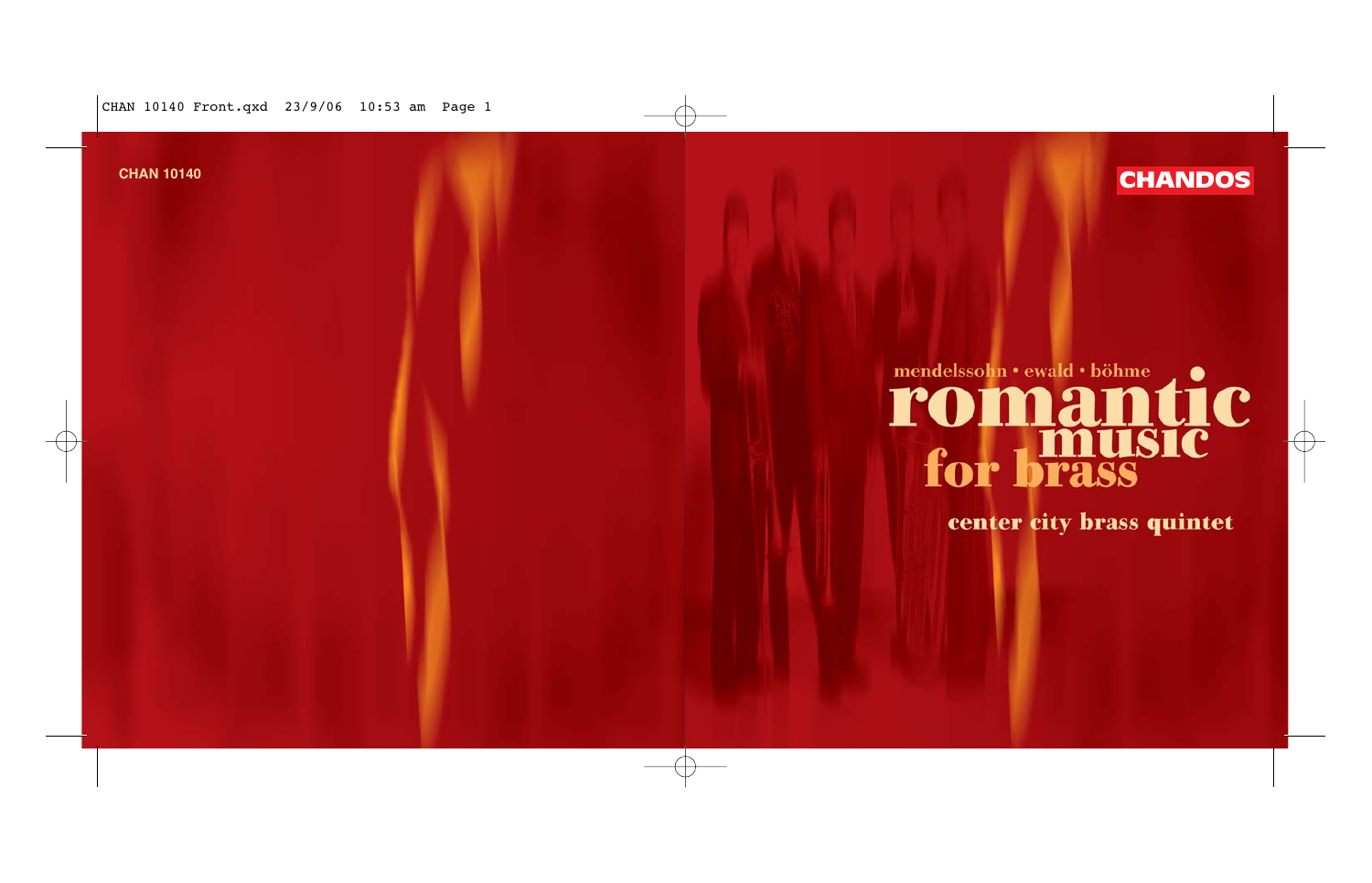

**Felix Mendelssohn**

### **Felix Mendelssohn** (1809–1847)

|    | premiere recording in this version               |       |
|----|--------------------------------------------------|-------|
|    | Quartet No. 1, Op. 12                            | 21:59 |
|    | in E flat major · in Es-Dur · en mi bémol majeur |       |
|    | Arranged for Brass Quintet by Verne Reynolds     |       |
|    | Adagio non troppo - Allegro non tardante         | 7:29  |
| Ш  | Canzonetta. Allegretto – Più mosso               | 4:24  |
| Ш  | Andante espressivo -                             | 3:13  |
| IV | Molto allegro e vivace                           | 6.48  |
|    |                                                  |       |

# **Viktor Ewald** (1860–1935)

|                          |     | Quintet No. 3, Op. 11                             | 17:52 |
|--------------------------|-----|---------------------------------------------------|-------|
|                          |     | in D flat major · in Des-Dur · en ré bémol majeur |       |
| $\overline{\phantom{0}}$ |     | Allegro moderato                                  | 5:29  |
| $\overline{\phantom{0}}$ |     | Intermezzo                                        | 4:58  |
|                          | Ш   | Andante                                           | 3:41  |
| $\overline{\phantom{a}}$ | IV. | Vivo                                              | 3:39  |
|                          |     |                                                   |       |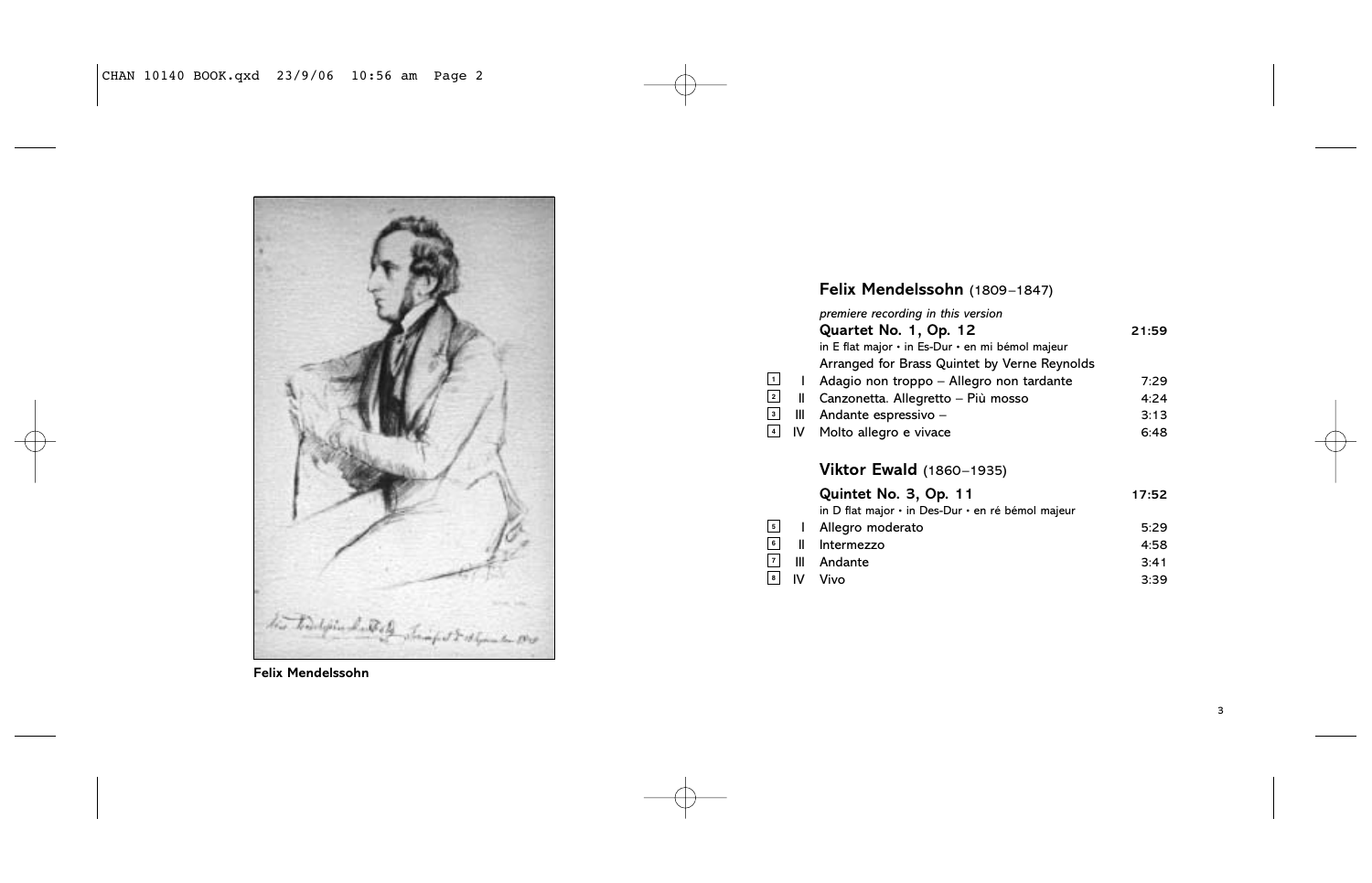## **Oskar Böhme** (1870–1938)

|                 |    | Sextet for Brass, Op. 30*                         | 15:52    |
|-----------------|----|---------------------------------------------------|----------|
|                 |    | in E flat minor • in es-Moll • en mi bémol mineur |          |
| •               |    | Adagio ma non tanto – Allegro molto               | 5:49     |
| 10              | Ш  | Allegro vivace                                    | 2:16     |
| 11              | Ш  | Andante cantabile                                 | 3:52     |
| $\overline{12}$ | IV | Finale. Allegro con spirito                       | 3:50     |
|                 |    | Geoffrey Hardcastle solo cornet                   |          |
|                 |    |                                                   | TT 56:04 |

#### **Center City Brass Quintet**

**Anthony DiLorenzo** trumpet **Geoffrey Hardcastle** trumpet **Richard King** horn **Steven Witser** trombone **Craig Knox** tuba with **Jack Sutte** trumpet\*

4

#### **Romantic Works for Brass**

At least since 1703, when Peter the Great located his Russian capital in St Petersburg on the Gulf of Finland, almost within view of Germany, the relationship between Russian and German politics and culture has been complex – sometimes hostile, but often fruitful. During the nineteenth century, the Russian Tsars prized German immigrants for their expertise in science and engineering, and Russian composers as different as Mussorgsky and Tchaikovsky were inspired by the German 'Romantics' – above all Schumann, but also Mendelssohn – and by the visionary late works of Beethoven.

Many Russians of German ancestry – often working as engineers but passionate about music – were active in St Petersburg's musical life. (The Russo-German stream, by the way, has flowed on into the recent era in the works of Alfred Schnittke [1934–1998], who became the successor of Shostakovich as the leading composer of the late Soviet and post-Soviet periods.) Viktor Ewald (1860–1935), for example, was born in St Petersburg and took up his family profession, teaching at the Institute of Civil Engineering in that city, but he also played cello at quartet evenings attended by Mussorgsky and Rimsky-Korsakov.

Ewald played horn as well, and his compositions for brass quintet have become his main legacy to later generations.

Oskar Wilhelmovich Böhme (as he called himself in the Russian style) came to Russia by another route; as a musician from Dresden seeking career opportunities abroad. Born in 1870 into a family of professional musicians, he attended the Leipzig Conservatory which had been founded by Mendelssohn half a century earlier. Böhme emigrated to St Petersburg, where he played trumpet in the Imperial Theatre Orchestra and rose to become principal trumpet player at the Mariinsky Theatre from 1903 to 1921. During Stalin's political purges of the 1930s, prejudice toward Russians of German ancestry caused Böhme to be banished to a remote eastern region of the country, where he died in or about 1938.

In this recording, the music of these German Russians is preceded by that of one of the founding fathers of Romanticism, Felix Mendelssohn (1809–1847), as interpreted for brass by the noted American horn player and teacher, Verne Reynolds (b. 1926). Reynolds, who played with the Cincinnati Symphony and the Rochester Philharmonic and was a longtime faculty member of the Eastman School of

5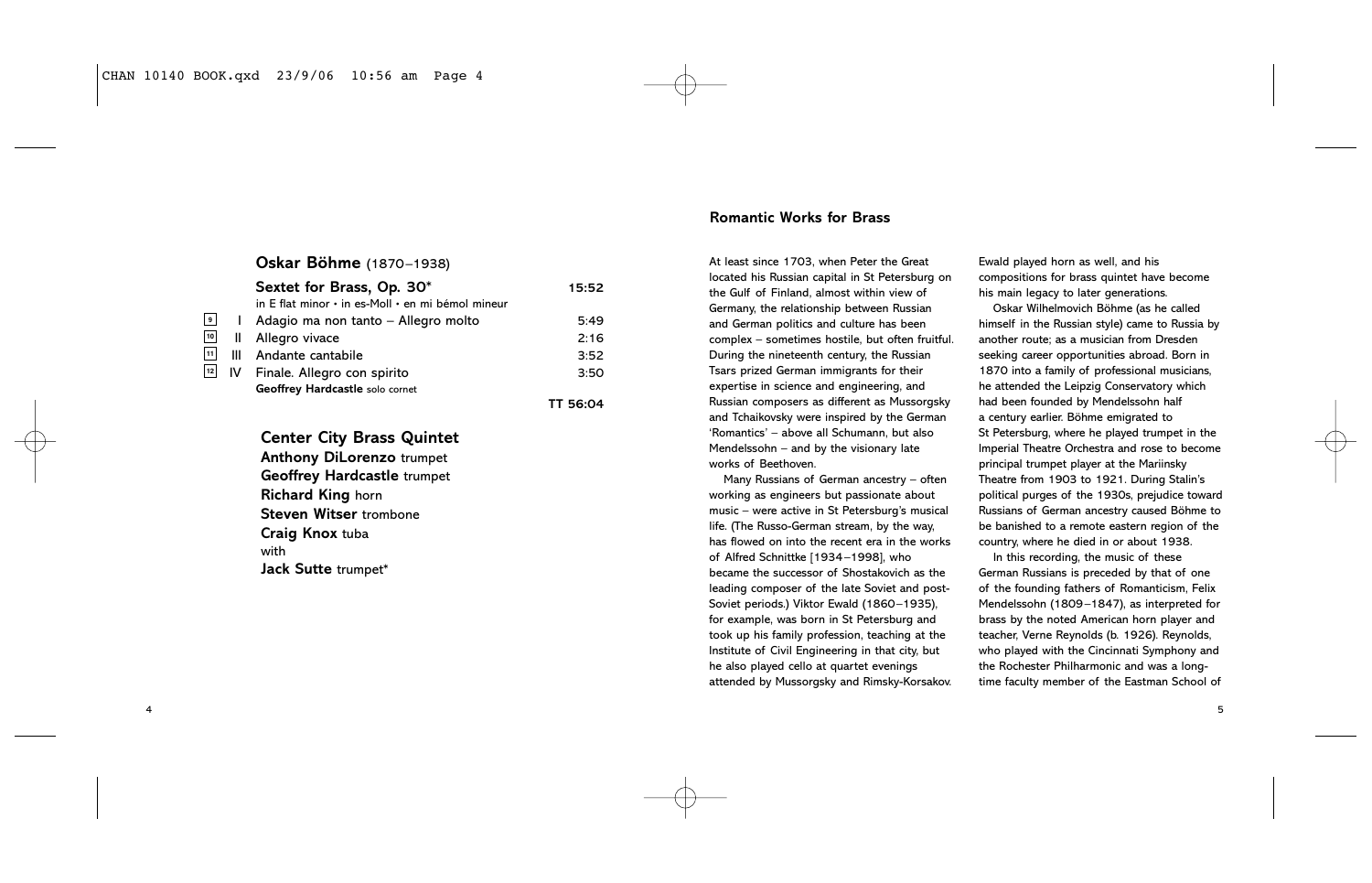Music in Rochester, made an arrangement of Mendelssohn's challenging **String Quartet in E flat major, Op. 12**, for concerts by the Eastman Brass Quintet, of which he was a founding member.

By 1829, when he composed this string quartet, the twenty-year-old Felix Mendelssohn had already been producing masterpieces for four years, beginning with the Octet for strings and the Overture to *A Midsummer Night's Dream*. The themes for the quartet came to him during a trip to the British Isles, which also inspired his *Scottish* Symphony and *Hebrides* Overture. None of the folkloric or picturesque elements of those works, however, rubbed off on this piece. It is, rather, an attempt to advance the string quartet beyond Beethoven's great last compositions, written only a few years before – the sort of audacious project that perhaps only a twenty-year-old would dare to undertake. Mendelssohn completed the quartet on September 14, 1829.

Although the work's sighing melodies are characteristic of this young Romantic composer, he unifies the piece with the Beethovenian 'cyclical' technique; that is, using the same theme in more than one movement – a rare experiment for Mendelssohn, which he did not repeat in later works. In another gesture to Beethoven, Mendelssohn places the fast, scherzo-like movement right after the first movement, thus providing comic relief between two lyrical movements.

At the end of the brief third movement, an *Andante espressivo* in B flat major, Mendelssohn writes *attacca* in the score, instructing the players to begin the next movement immediately. Expecting a finale in the home key of E flat major, we are startled to hear an emphatic chord of G major, which resolves to C minor, the dark key that prevails for most of the movement. In the coda, the first movement's motto theme reappears. bringing with it the long-awaited balm of E flat major, and music nearly identical to that which closed the first movement: the effect is like waking up from a frightening dream.

The lyrical side of Schumann's chamber music is the model for Viktor Ewald's **Quintet No. 3 in D flat major, Op. 11**, which itself has a rather exotic and Romantic home key. Schumann's preference for instruments of lower pitch is reflected in this quintet's mellow sonorities, which make much of the trombone and tuba and for the most part keep even the trumpets in their golden middle register. Bold as it is, the opening *Allegro* in sonata form preserves the intimate feeling of chamber music. The Intermezzo takes the form of a scherzo with two trio sections, very lightly scored; its main themes sound like Russian folksongs. The brief *Andante* consists mainly of an unfolding melody for the first trumpet,

supported by rich harmonies in the ensemble and expressive commentary by the trombone. The closing *Vivo* brims over with Schumannlike playfulness; for contrast, there is a minorkey *legato* theme that would have fitted right into Tchaikovsky's *Nutcracker*.

Though composed in the first decade of the twentieth century, Oskar Böhme's **Sextet for Brass in E flat minor, Op. 30** is rooted in the early Romantics and Russian folklore. What could be more charmingly Mendelssohnian than the sextet's first movement, with its chorale introduction and its mixture of piquant *staccato* and melodious *legato* themes? Böhme did not call the second movement a scherzo, but that is what it is; the fun comes from quirky syncopations in the Russian-style main theme and rapid dialogue for tuba and trumpet in the smoother middle section. The *Andante cantabile* has the character of a melancholy Russian folksong, with choralestyle counterpoint to make it still more expressive. The closing *Allegro con spirito* is in the galloping 6/8 'hunting' tempo favoured by Mozart for concerto finales, so naturally the horn plays a prominent role; if the unflagging pulse of eighth notes recalls Schumann's obsession with propulsive rhythms, Böhme rides this horse into harmonic territory that is all his own.

**© 2004 David Wright**

Renowned for its high energy and finely polished style, the **Center City Brass Quintet** comprises well-known soloists and leading players in America's top orchestras who convene regularly, and who perform a diverse range of musical styles with equal command. The Quintet, which takes its name from the famous downtown district of Philadelphia in which it was founded in 1985 at The Curtis Institute of Music, has performed concerts throughout the U.S. and Japan, and been featured on numerous live radio and television broadcasts. Several of the members are on the faculties at American conservatories and the Quintet presents master-classes and workshops as part of its regular touring schedule. It has twice been in residence at the Music Masters Course in the Kazusa festival in Japan. The Center City Brass Quintet performs on instruments manufactured by the Conn-Selmer Company.

For the latest information about CCBQ please visit www.centercitybrassquintet.com

**Anthony DiLorenzo**, trumpet, has appeared as soloist with the Boston Symphony Orchestra, Boston Pops Orchestra and New York Philharmonic. He is currently a member of the mixed chamber ensemble Proteus 7, and has held positions with the Philadelphia Orchestra, Utah Symphony Orchestra, New World Symphony Orchestra, and the Santa Fe Opera

6

7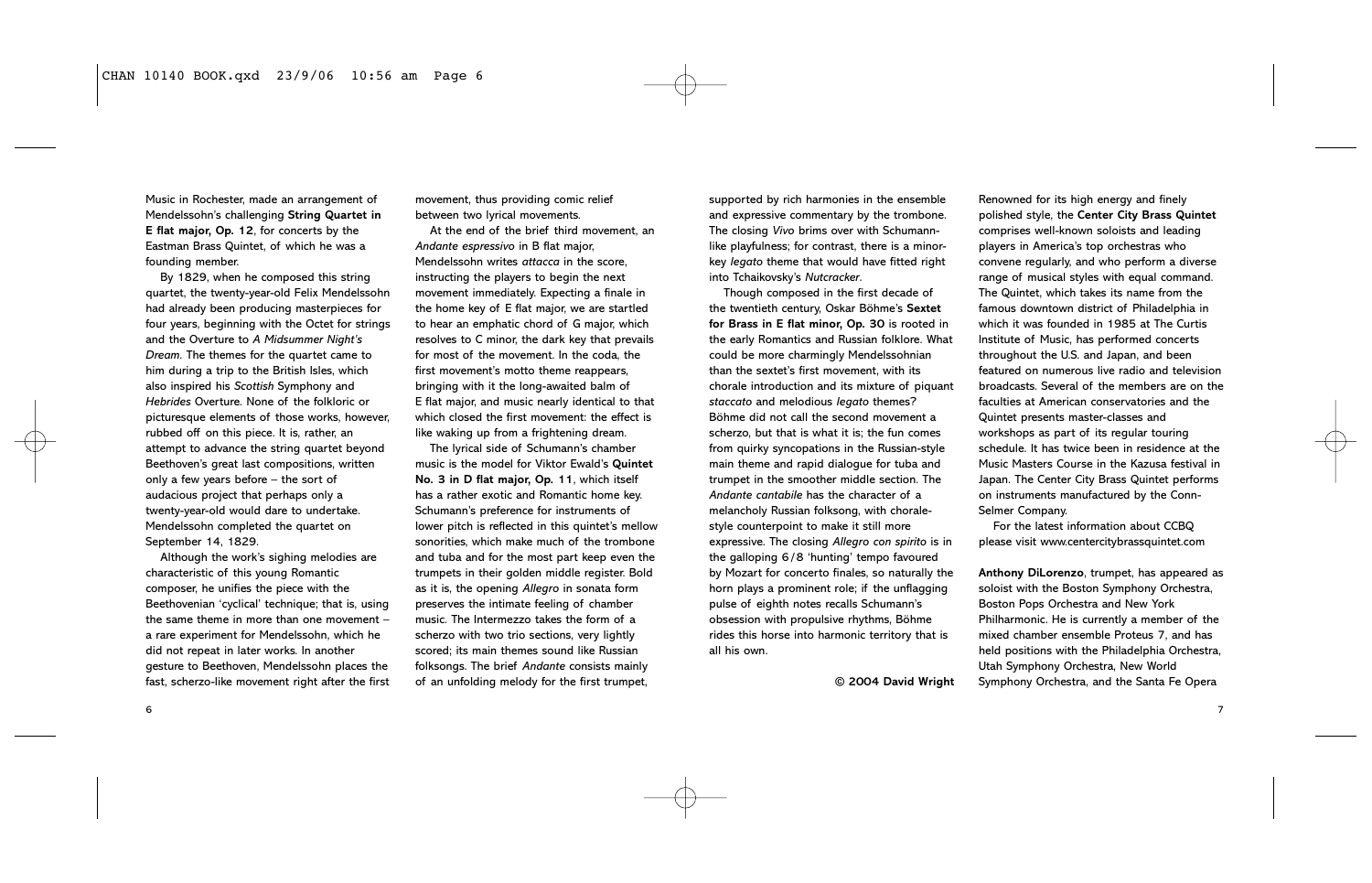Orchestra. While a student at The Curtis Institute of Music, he worked with Leonard Bernstein, who nominated him for an Avery Fisher Career Grant. He is also an *Emmy Award-*winning composer, and in addition to the pieces he has composed for the Center City Brass Quintet, he has produced works which have been performed by numerous major American orchestras and are heard regularly on American network television. He is currently composing his first major motion picture film score. Anthony DiLorenzo performs on Bach Stradivarius trumpets.

**Geoffrey Hardcastle**, trumpet, received his Bachelor and Master of Music degrees from the Cleveland Institute of Music, where he studied with Bernard Adelstein, David Zauder and James Darling. For three seasons he served as second trumpet of The Cleveland Orchestra, and still appears frequently with that orchestra. In addition to his position with the Quintet, he is a member of the Burning River Brass and Proteus 7, and is on the faculty at Cleveland State University. Geoffrey Hardcastle performs on Bach Stradivarius trumpets.

**Richard King** was appointed Principal Horn of The Cleveland Orchestra by Christoph von Dohnányi in 1996, having held the position of Associate Principal Horn since the age of

twenty. As a soloist, he has performed with the Aukland Philharmonic Orchestra and made numerous appearances with his own orchestra. A native of Long Island, New York, he began horn studies at the age of nine and studied at The Juilliard School's Pre-College division and at The Curtis Institute of Music. He is currently on the faculty of the Cleveland Institute of Music. Richard King is a Conn-Selmer Artist and plays the Conn 8-D horn.

**Steven Witser** has served as Assistant Principal Trombone of The Cleveland Orchestra since 1989, and has served as Principal Trombone with Honolulu Symphony Orchestra, Santa Fe Opera Orchestra and Phoenix Symphony Orchestra. He received his music degree from the Eastman School of Music in 1981 and that same year was a prizewinner at the Munich International Solo Competition. He has taught at the Eastman School of Music and the Oberlin Conservatory and is currently a faculty member of the Cleveland Institute of Music. Steven Witser is a Conn-Selmer Artist and plays Bach and Conn trombones.

**Craig Knox**, tuba, is former Professor and Director of Brass Chamber Music at the San Francisco Conservatory of Music. He has served as Acting Principal Tuba of the San Francisco Symphony, and has held the Principal chair of the Sacramento Symphony Orchestra

and New World Symphony Orchestra, also performing as a soloist with the latter. He studied with Samuel Pilafian of the Empire Brass, and attended The Curtis Institute of Music where he studied with Paul Krzywicki. He has performed with the Philadelphia Orchestra and The Cleveland Orchestra, and is Co-Principal Tuba of the Grand Teton Music Festival. Craig Knox is a Conn-Selmer Artist and plays the Conn 52-J tuba.

**Jack Sutte**, Second Trumpet of The Cleveland Orchestra, joins the Center City Brass Quintet as a guest artist on the Böhme

Sextet. He studied at The Curtis Institute of Music with Frank Kaderabek and at The Juilliard School with Raymond Mase. As a soloist, he has appeared with The Cleveland Orchestra, Milwaukee Symphony Orchestra and New World Symphony Orchestra and the Aspen Young Artist Orchestra. Formerly Principal Trumpet of the Bergen Philharmonic, he has also been interim Professor of Trumpet at the Oberlin Conservatory. He is currently a lecturer at Baldwin-Wallace College Conservatory and is a Performing Artist for the Edwards Instrument Company.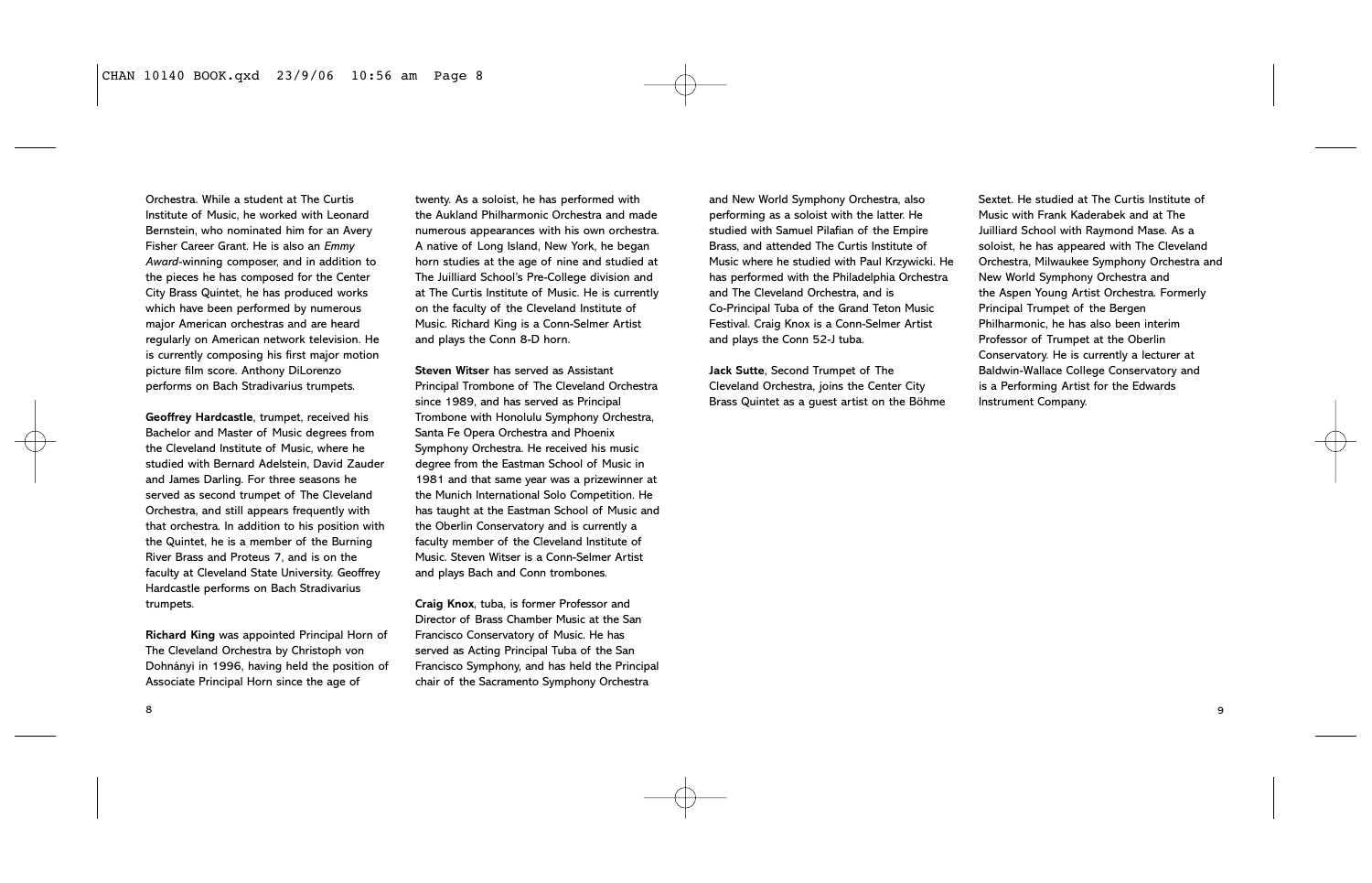#### **Romantische Werke für Blechbläser**

Jedenfalls seit Peter der Große im Jahr 1703 St. Petersburg am Finnischen Meerbusen zur Hauptstadt des russischen Reichs machte, von der aus Deutschland geradezu in Sichtweite ist, unterhalten die beiden Länder recht komplexe politische und kulturelle Beziehungen – manchmal feindlich, aber häufig fruchtbar. Im neunzehnten Jahrhundert begrüßten die Zaren deutsche Einwanderer mit ihren wissenschaftlichen und technischen Kenntnissen mit offenen Armen; so unterschiedliche russische Komponisten wie Mussorgski und Tschaikowski fanden ihre Inspiration bei den deutschen Romantikern – namentlich Schumann, aber auch Mendelssohn – sowie in Beethovens visionären Spätwerken.

Viele Russen deutscher Abstammung – häufig ausgebildete Techniker und nebenbei leidenschaftliche Musikliebhaber – spielten in St. Petersburgs Musikleben eine maßgebliche Rolle. (Übrigens ergoss sich der russischdeutsche Strom in jüngster Vergangenheit in das Œuvre von Alfred Schnittke [1934–1998], der Schostakowitschs Hinterlassenschaft als der führende Komponist der späten Sowjetära und anschließenden Epoche antrat.) Viktor Ewald (1860–1935) war gebürtiger St. Petersburger, folgte der Familientradition und

wurde Professor an der dortigen Hochschule für Bauingenieure, aber er spielte auch Cello bei Quartettabenden, die von Mussorgski und Rimski-Korsakow besucht wurden. Er war auch Hornist und hinterließ der Nachwelt eine Reihe von Quintetten für Blechinstrumente.

Oskar Wilhelmowitsch Böhme (nach russischer Art verwendete er das Patronymikum) fand einen anderen Weg nach Russland, nämlich als Musiker von Dresden auf der Suche nach einer Auslandskarriere. Er kam 1870 zur Welt; die Eltern waren Berufsmusiker und er besuchte das von Mendelssohn ein halbes Jahrhundert zuvor gegründete Leipziger Konservatorium. Böhme emigrierte nach St. Petersburg, spielte im Orchester des kaiserlichen Theaters Trompete und war von 1903 bis 1921 erster Trompeten-Solist am Mariinski-Theater. Während Stalins politischer Säuberungsaktionen in den 1930-er Jahren wurde der wegen seiner deutschen Abstammung in Ungnaden gefallene Böhme nach Siberien verbannt, wo er ungefähr 1938 starb.

In der vorliegenden CD geht diesen russischen Komponisten das Werk eines "Gründervaters" der Romantik, nämlich Felix Mendelssohn (1809–1847) in einer vom

angesehenen amerikanischen Hornisten und Lehrer Verne Reynolds (geb. 1926) erstellten Interpretation für Blechbläser voraus. Reynolds, der mit dem Cincinnati Symphony und Rochester Philharmonic Orchestra spielte und jahrelang dem Lehrkörper der Eastman School of Music in Rochester angehörte, bearbeitete Mendelssohns anspruchsvolles Streichquartett **in Es-Dur op. 12** für das Eastman Brass Quintet, dessen Mitbegründer er war.

Als der zwanzigjährige Mendelssohn im Jahr 1829 dieses Streichquartett schrieb, hatte er bereits seit vier Jahren Meisterwerke komponiert, darunter das Oktett für Streicher und die Ouvertüre zum *Sommernachtstraum*. Die Themen für das Quartett fielen ihm während seiner großen britischen Reise ein, der wir auch die *Schottische* Sinfonie und die Ouvertüre *Die Hebriden* verdanken. Indes wirkten sich die volkstümlich malerischen Elemente dieser Werke nicht im Geringsten auf das Quartett aus. Vielmehr ist es ein Versuch, die Grenzen der Gattung zu erweitern – Beethovens letzte große Kompositionen lagen nur wenige Jahre zurück – den wohl nur ein kühner Zwanzigjähriger wagen würde. Das Quartett wurde am 14. September 1829 abgeschlossen.

Die seufzenden Melodien des Werks sind charakteristisch für den jungen Komponisten der Romantik, doch seine zyklische Anlage, die dasselbe Thema in mehreren Sätzen bringt –

ein ungewöhnliches Experiment, das er später nicht wiederholte – ist echt Beethoven. Auch die Gliederung des Quartetts, die den flotten scherzoartigen Satz an zweiter Stelle anbringt und so eine Entspannung zwischen den beiden lyrischen Sätzen gewährt, ist ein Kompliment an Beethoven.

Der letzte Takt des *Andante espressivo* in B-Dur trägt den Vermerk *attacca*, also unmittelbarer Anschluss an das folgende Finale. Indes ertönt an Stelle der erwarteten Haupttonart Es-Dur ein energischer G-Dur-Akkord, die Dominante der düsteren Paralleltonart c-Moll, die im Satz vorherrscht. In der Coda taucht das Motto am Ende des Kopfsatzes fast unverändert im lang ersehnten Es-Dur wieder auf und erweckt das Gefühl des Erwachens aus einem Alptraum.

Bei Viktor Ewalds **Quintett Nr. 3 in Des-Dur op. 11** – schon die Tonart is recht ungewöhnlich und romantisch – standen die lyrischen Aspekte von Schumanns Kammermusik Pate. Seine Vorliebe für die tieferen Instrumente geben sich deutlich in den abgeklärten Klangfarben von Ewalds Quintett zu erkennen, in dem der Posaune und Tuba eine Vorrangstellung eingeräumt ist; auch die Trompeten halten sich weitgehend im goldenen Mittelregister auf. Bei aller Forschheit bewahrt das Eröffnungs-*Allegro*, ein Sonatensatz, ein intimes kammermusikalisches Ambiente. Das duftige Intermezzo ist ein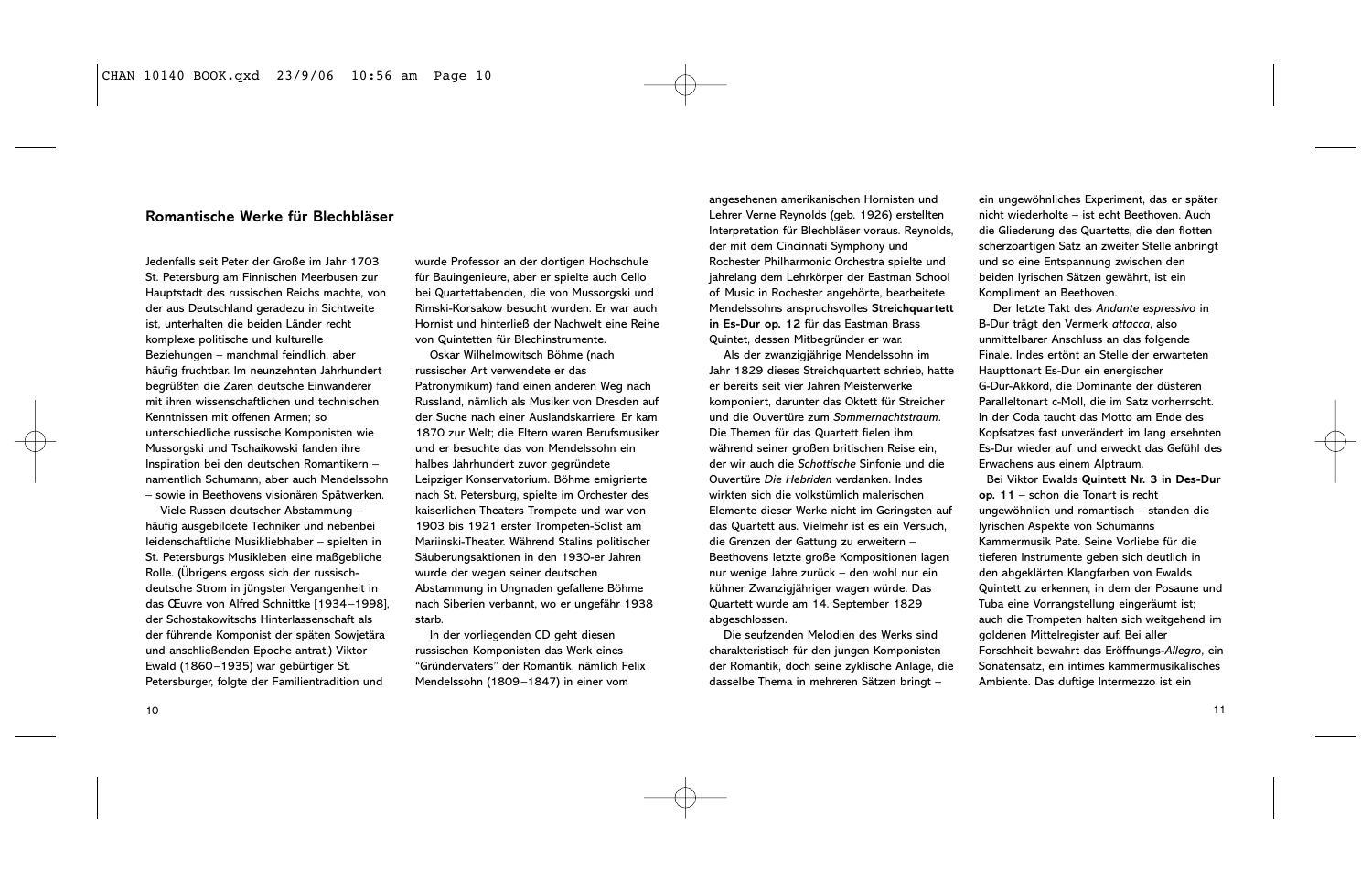Scherzo mit zwei Trio-Abschnitten; die Hauptthemen klingen wie russische Volkslieder. Das kurze *Andante* besteht hauptsächlich aus einer sich entfaltenden Melodie auf der ersten Trompete, gestützt von den reichen Harmonien des Ensembles und einem ausdrucksstarken Kommentar der Posaune. Die überschwängliche Spielfreude des abschließenden *Vivo* ist echt Schumann, doch das kontrastierende *legato* Thema in Moll könnte geradezu aus Tschaikowskis *Nussknacker* stammen.

Obwohl Böhmes **Trompetensextett in es-Moll op. 30** im ersten Jahrzehnt des zwanzigsten Jahrhunderts entstand, ist es fest in der Frühromantik und russischen Folklore verwurzelt. Was klingt anmutiger an Mendelssohn an als der Eröffnungs-Choral und die Verbindung pikanter *staccato* und melodischer *legato* Themen im ersten Satz? Der zweite Satz ist ein Scherzo, wenngleich Böhme ihn nicht so nannte: der Scherz beruht auf den wunderlichen Synkopen im russisch angehauchten Hauptthema und dem hurtigen Dialog der Tuba und Trompete im gefälligen Mittelabschnitt. Das *Andante cantabile* klingt wie ein melancholisches russisches Volkslied; ein choralartiger Kontrapunkt verleiht zusätzliche Ausdrucksstärke. Im abschließenden *Allegro con spirito* im galoppierenden 6/8-Takt, dem von Mozart für die Finalsätze seiner Konzerte bevorzugten

Jagdtempo, dominiert begreiflicherweise das Horn; der unermüdliche Puls der Achtelnoten klingt an Schumanns Manie für hetzende Rhythmen an, aber Böhme reitet sein Pferd in ganz individuelle harmonische Sphären.

> **© 2004 David Wright** Übersetzung: Gery Bramall

Das für seine Energie und seinen kultivierten Stil bekannte **Center City Brass Quintet** besteht aus gefragten Solisten und führenden Musikern amerikanischer Spitzenorchester, die regelmäßig zusammenkommen und Musik der verschiedensten Stilrichtungen auf höchstem Niveau darbieten. Das Quintett ist nach der Innenstadt von Philadelphia benannt, wo es 1985 am Curtis Institute of Music gegründet wurde; es ist überall in den USA aufgetreten, hat in Japan gastiert und ist dem amerikanischen Funk- und Fernsehpublikum aus zahlreichen Livesendungen bekannt. Mehrere Mitglieder lehren an amerikanischen Konservatorien, und das Quintett gibt Meisterklassen und Workshops im Rahmen eines regelmäßigen Tourneeprogramms. Beim Kazusa-Festival in Japan ist es bereits zweimal als Gastensemble zu den Music Masters Kursen verpflichtet worden. Das Center City Brass Quintet spielt auf Instrumenten der Conn-Selmer Company.

Nähere Informationen sind auf dem Webseite www.centercitybrassquintet.com zu finden.

**Anthony DiLorenzo** ist als Solist mit dem Boston Symphony Orchestra, dem Boston Pops Orchestra und dem New York Philharmonic aufgetreten. Er gehört derzeit dem gemischten Kammerensemble Proteus 7 an und hat Positionen beim Philadelphia Orchestra, Utah Symphony Orchestra, New World Symphony Orchestra und Santa Fe Opera Orchestra bekleidet. Während seines Studiums am Curtis Institute of Music arbeitete er mit Leonard Bernstein zusammen, der ihn für das Avery Fisher Förderungsprogramm vorschlug. Als Komponist wurde er mit dem *Emmy* ausgezeichnet, und seine Werke sind nicht nur vom Center City Brass Quintet, sondern auch von zahlreichen führenden amerikanischen Orchestern dargeboten worden und regelmäßig im Fernsehen zu hören. Momentan komponiert er seine erste größere Filmmusik. Anthony DiLorenzo spielt auf Bach Stradivarius Trompeten.

**Geoffrey Hardcastle**, Trompete, studierte am Cleveland Institute of Music bei Bernard Adelstein, David Zauder und James Darling. Drei Jahre lang spielte er beim Cleveland Orchestra Zweite Trompete, und auch heute noch tritt er öfter mit dem Orchester auf.

Abgesehen von seiner Mitwirkung beim Center City Brass Quintet gehört er den Ensembles Burning River Brass und Proteus 7 an. Geoffrey Hardcastle ist Fakultätsmitglied an der Cleveland State University. Er spielt auf Bach Stradivarius Trompeten.

**Richard King** wurde 1996 von Christoph von Dohnányi als Erstes Horn in das Cleveland Orchestra berufen, mit dem er bereits seit seinem 20. Lebensjahr gespielt hatte. Als Solist ist er mit dem Aukland Philharmonic Orchestra und auch vielfach mit seinem eigenen Orchester aufgetreten. Er wurde in Long Island (New York) geboren und nahm schon mit neun Jahren Hornunterricht. Seine Ausbildung erhielt er in der Pre-College Division der Juilliard School und am Curtis Institute of Music. Zur Zeit ist er Fakultätsmitglied am Cleveland Institute of Music. Richard King ist ein Conn-Selmer-Künstler und spielt das Conn 8-D Horn.

**Steven Witser** assistiert seit 1989 als Erste Posaune beim Cleveland Orchestra und hat Erste Posaune beim Honolulu Symphony Orchestra, Santa Fe Opera Orchestra und Phoenix Symphony Orchestra gespielt. Er erhielt 1981 sein Musikdiplom von der Eastman School of Music und wurde im gleichen Jahr in München beim internationalen Solowettbewerb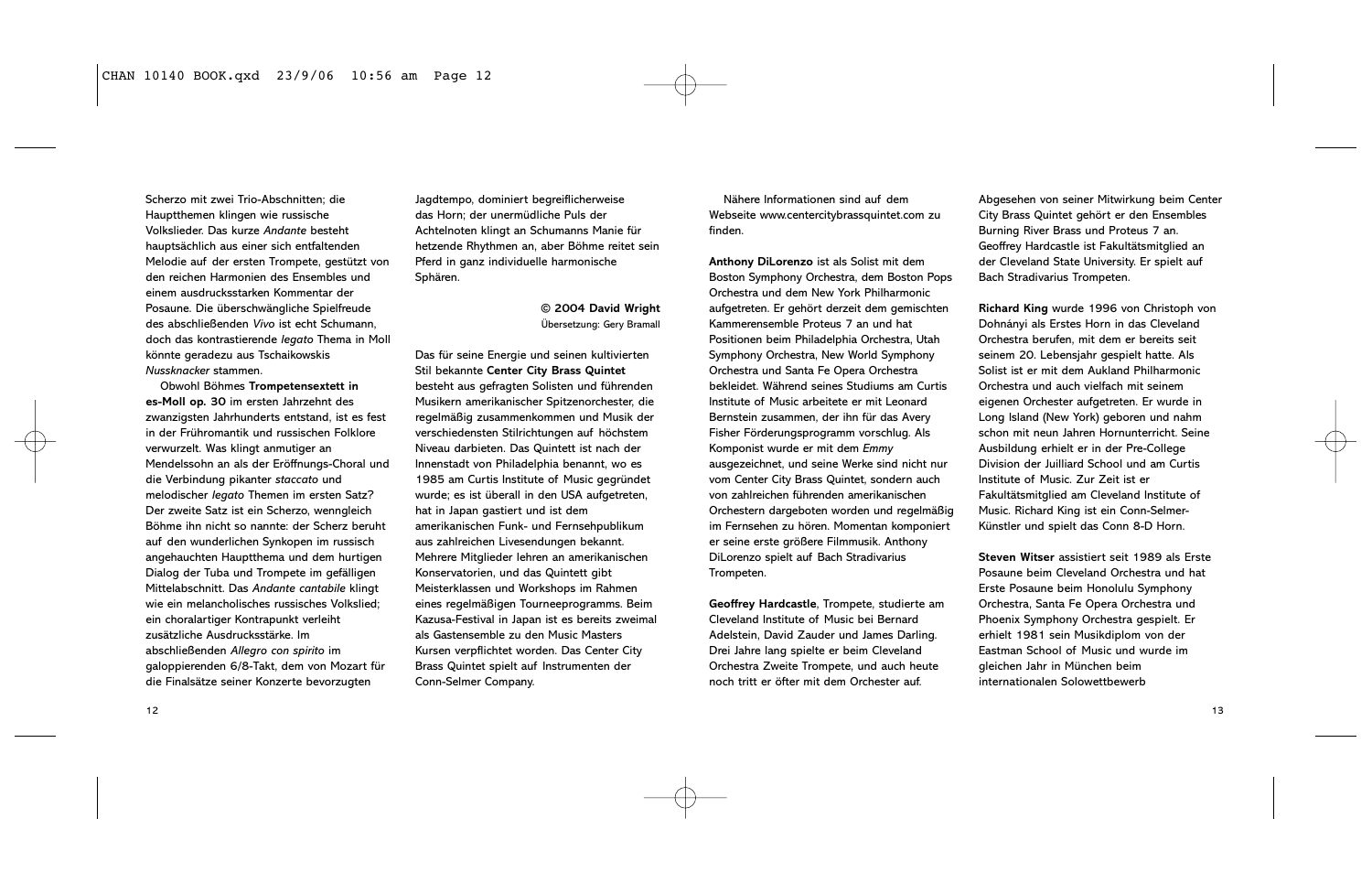ausgezeichnet. Er hat an der Eastman School of Music und am Oberlin Conservatory gelehrt und ist zur Zeit Fakultätsmitglied am Cleveland Institute of Music. Steven Witser ist ein Conn-Selmer-Künstler und spielt Bach und Conn Posaunen.

**Craig Knox**, Tuba, war leitender Professor für Kammermusik (Blechbläser) am San Francisco Conservatory of Music. Er hat Erste Tuba beim San Francisco Symphony Orchestra gespielt und diese Position beim Sacramento Symphony Orchestra und beim New World Symphony Orchestra bekleidet; mit letzterem ist er auch solistisch aufgetreten. Er studierte bei Samuel Pilafian (Empire Brass) und später bei Paul Krzywicki am Curtis Institute of Music. Er hat beim Philadelphia Orchestra und beim Cleveland Orchestra gespielt und ist einer der beiden Ersten Tuben beim Grand

Teton Music Festival. Craig Knox ist ein Conn-Selmer-Künstler und spielt die Conn 52-J Tuba.

**Jack Sutte**, Zweite Trompete beim Cleveland Orchestra, ergänzt das Center City Brass Quintet beim Böhme-Sextett als Gastkünstler. Er studierte am Curtis Institute of Music bei Frank Kaderabek und an der Juilliard School bei Raymond Mase. Als Solist ist er mit dem Cleveland Orchestra, Milwaukee Symphony Orchestra, New World Symphony Orchestra und Aspen Young Artist Orchestra aufgetreten. Er war Erste Trompete beim Bergen Filharmoniske Orkester und zeitweilig Professor für Trompete am Oberlin Conservatory. Gegenwärtig unterrichtet er am Baldwin-Wallace College Conservatory und wirkt als Darbietender Künstler für die Edwards Instrument Company.



**Center City Brass Quintet: (l-r) Steven Witser, Geoffrey Hardcastle, Anthony DiLorenzo, Richard King, Craig Knox**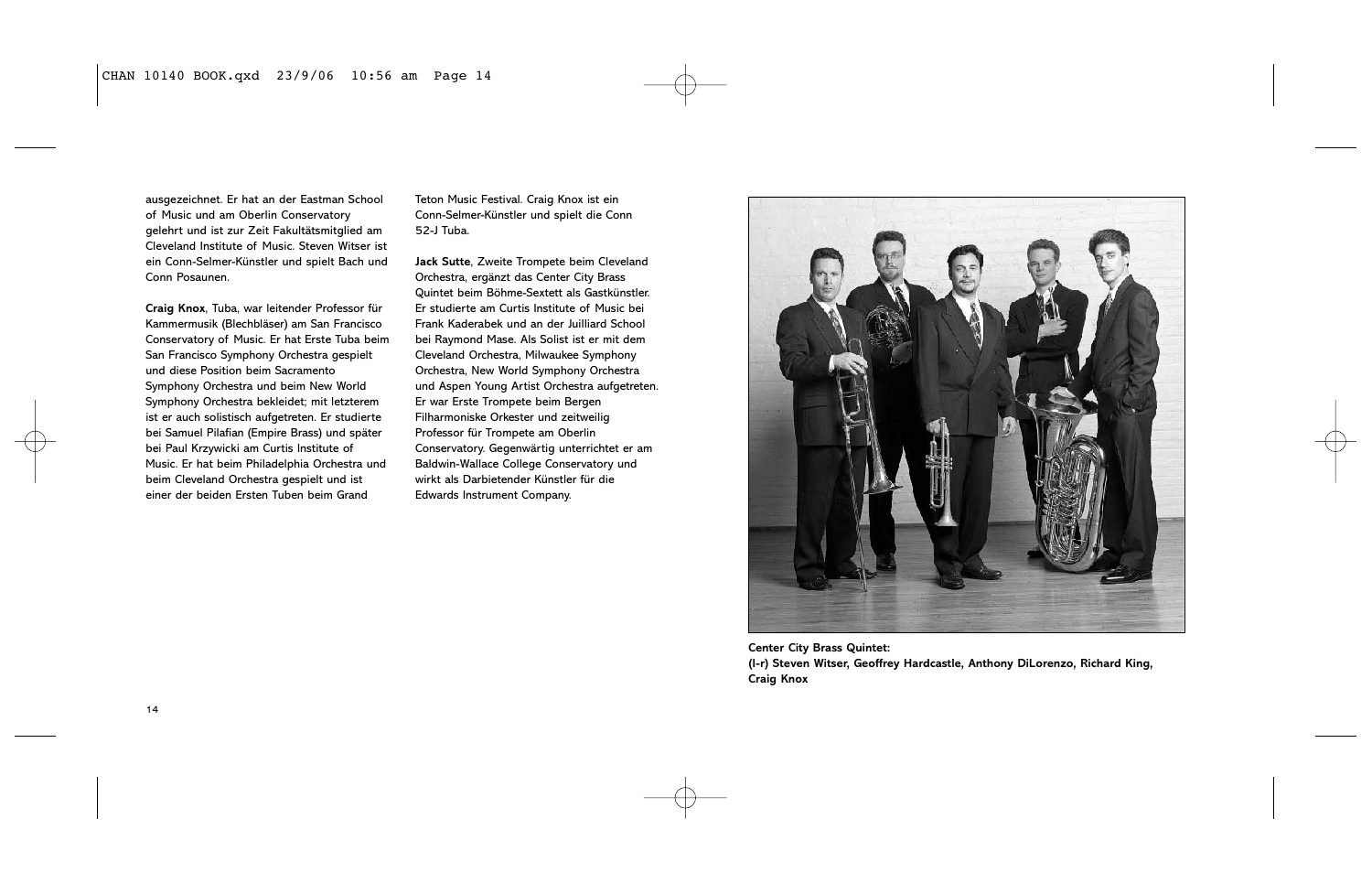#### **Œuvres romantiques pour cuivres**

Au moins depuis 1703, année durant laquelle Pierre Le Grand implanta la capitale de la Russie à Saint-Pétersbourg sur le golfe de Finlande, quasiment à portée de vue de l'Allemagne, les relations entre la politique et la culture russes et allemandes ont été complexes – parfois hostiles, mais souvent fructueuses. Au cours du dix-neuvième siècle, les tsars russes firent grand cas de la compétence des immigrants allemands dans le domaine de la science et de l'ingénierie, et des compositeurs russes aussi différents que Moussorgski et Tchaïkovski furent inspirés par les romantiques allemands – surtout Schumann, mais aussi Mendelssohn – et par les dernières œuvres, visionnaires, de Beethoven.

De nombreux Russes de descendance allemande – travaillant souvent comme ingénieurs, mais passionnés de musique – prirent activement part à la vie musicale de Saint-Pétersbourg. (Le courant russo-allemand s'est d'ailleurs poursuivi jusqu'à la période récente avec les œuvres d'Alfred Schnittke [1934–1998], qui devint le successeur de Chostakovitch en tant que principal compositeur de la dernière période soviétique et de la période post-soviétique.) Viktor Ewald (1860–1935) par exemple, qui était né à Saint-Pétersbourg, continua d'exercer la profession familiale en enseignant à l'Institut de génie civil de la ville, mais joua aussi du violoncelle dans des soirées de quatuor auxquelles assistèrent Moussorgski et Rimski-Korsakov. Ewald jouait aussi du cor, et ses compositions pour quintette de cuivres sont devenues son principal legs à la postérité.

Oskar Wilhelmovitch Böhme (il avait russifié son nom) arriva en Russie par une autre voie, en tant que musicien de Dresde cherchant des ouvertures à l'étranger. Né en 1870 au sein d'une famille de musiciens professionnels, il étudia au Conservatoire de Leipzig, qui avait été fondé par Mendelssohn un demi-siècle plus tôt. Böhme émigra à Saint-Pétersbourg où il joua de la trompette dans l'Orchestre du Théâtre impérial et parvint à devenir première trompette au Théâtre Mariinski de 1903 à 1921. Durant les purges politiques pratiquées par Staline dans les années 1930, les préjugés à l'égard des Russes d'ascendance allemande amenèrent Böhme à être déporté dans une région isolée située dans l'est du pays, où il mourut, pour autant qu'on sache, en 1938.

Avant d'aborder la musique de ces Russes allemands, cet enregistrement présente de la musique écrite par un des pères fondateurs du Romantisme, Félix Mendelssohn (1809–1847), telle qu'elle a été interprétée pour cuivres par le célèbre corniste et pédagogue américain, Verne Reynolds (né en 1926). Reynolds, qui a joué au sein de l'Orchestre symphonique de Cincinnati et du Philharmonique de Rochester et fut pendant longtemps membre du corps enseignant de l'Eastman School of Music de Rochester, effectua un arrangement du difficile **Quatuor à cordes en mi bémol majeur, op. 12** de Mendelssohn pour qu'il fût joué en concert par l'Eastman Brass Quintet dont il était un membre fondateur.

En 1829, lorsqu'il composa son quatuor à cordes, Félix Mendelssohn, alors âgé de vingt ans, produisait déjà des chefs d'œuvre depuis quatre ans, à commencer par l'Octuor pour cordes et l'Ouverture du *Songe d'une nuit d'été*. Les thèmes du quatuor lui vinrent au cours d'un voyage dans les îles Britanniques, voyage qui inspira aussi sa Symphonie *Écossaise* et son ouverture *Les Hébrides*. Cependant, aucun des éléments pittoresques ou traditionnels trouvés dans ces compositions ne transparaît dans cette œuvre qui tente plutôt de faire avancer le quatuor à cordes au-delà du stade atteint par les superbes dernières compositions de Beethoven, écrites seulement quelques années auparavant – le

genre de projet audacieux que, peut-être, seul un jeune homme de vingt ans pourrait avoir la témérité d'entreprendre. Mendelssohn acheva le quatuor le 14 septembre 1829.

Quoique les mélodies plaintives de l'œuvre soient caractéristiques du jeune compositeur romantique, ce dernier donne son unité à la pièce en ayant recours à la technique "cyclique" propre à Beethoven, à savoir, en utilisant la même thème dans plus d'un mouvement – ce fut une expérience rarement tentée par Mendelssohn, qui ne la renouvela d'ailleurs pas dans ses œuvres ultérieures. Faisant un autre salut à Beethoven, Mendelssohn place le mouvement rapide dans le style du scherzo juste après le premier mouvement, ménageant ainsi un passage de délassement comique entre deux mouvements lyriques.

À la fin du bref troisième mouvement, un *Andante espressivo* en si bémol majeur, Mendelssohn inscrit la mention *attacca* sur la partition pour donner l'instruction aux instrumentistes d'attaquer aussitôt le mouvement suivant. Nous attendant à un finale dans la tonalité d'origine, mi bémol majeur, nous sommes saisis d'entendre un vigoureux accord de sol majeur, qui se résoud en ut mineur, la sombre tonalité prévalant dans la majeure partie du mouvement. Dans la coda, le "leitmotiv" du premier mouvement réapparaît, amenant avec lui, tel un baume longtemps attendu, la tonalité de mi bémol majeur, et une

16  $\overline{\phantom{a}}$  17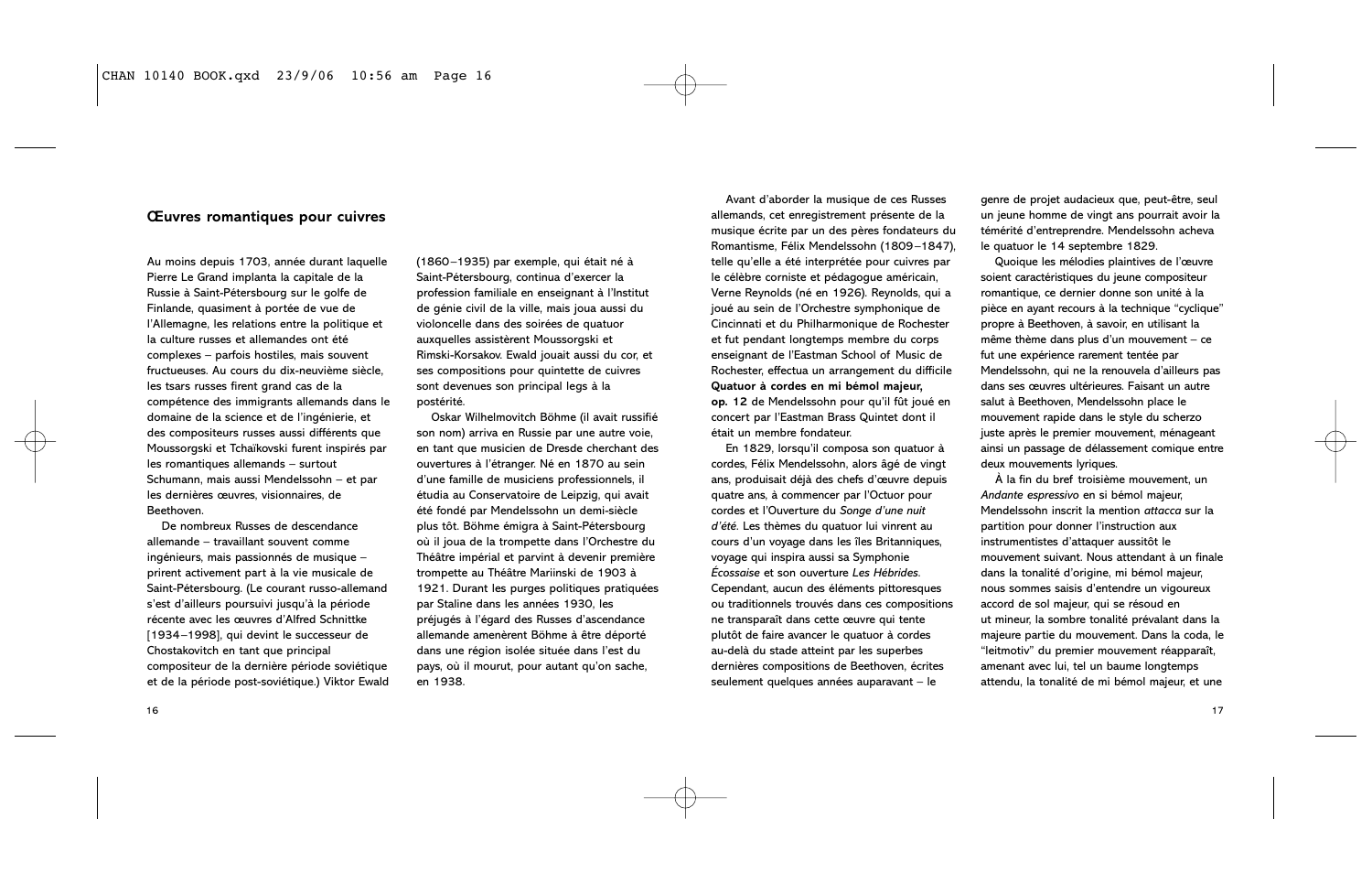musique presque identique à celle qui a conclu le premier mouvement; et l'effet produit est comparable au réveil qui suit un rêve effrayant.

Ce fut l'aspect lyrique de la musique de chambre de Schumann qui servit de modèle au **Quintette no 3 en ré bémol majeur, op. 11** de Viktor Ewald, œuvre dont la tonalité d'origine est en soit plutôt exotique et romantique. La préférence de Schumann pour les instruments plus graves se reflète dans les sonorités moelleuses du quintette faisant la part belle au trombone et au tuba, et la plupart du temps limitant même les trompettes à leur chatoyant registre intermédiaire. Tout audacieux qu'il soit, l'*Allegro* d'ouverture de forme sonate garde l'atmosphère intime de la musique de chambre. L'Intermezzo prend la forme d'un scherzo pourvu de deux sections de trio et doté d'une instrumentation très légère: ses thèmes principaux ressemblent à des chants traditionnels russes. Le bref *Andante* est en majeure partie constitué par le développement d'une mélodie à la première trompette, accompagnée par de riches harmonies jouées par l'ensemble des autres instruments et le commentaire expressif du trombone. Le *Vivo* final déborde d'espièglerie à la manière de Schumann; mais on y trouve aussi, faisant contraste, un thème *legato* écrit dans une tonalité mineure, qui aurait pu trouver sa place dans *Casse-noisette* de Tchaïkovski.

Bien qu'ayant été composé pendant la première décennie du vingtième siècle, le **Sextuor en mi bémol mineur, op. 30** d'Oskar Böhme trouve ses racines dans la musique des premiers romantiques et le folklore russe. Avec son introduction de choral et son mélange de thèmes au *staccato* piquant et au *legato* mélodieux, le premier mouvement du sextuor montre un charme on ne peut plus mendelssohnien. Si Böhme ne qualifia pas son deuxième mouvement de scherzo, c'est pourtant bien ce dont il s'agit; le caractère amusant du mouvement provenant de la présence de syncopes pleines d'originalité dans le thème principal de style russe et du dialogue rapide établi entre tuba et trompette dans la section centrale plus homogène. L'*Andante cantabile* a le caractère mélancolique d'un chant russe traditionnel, pourvu d'un contrepoint dans le style du choral pour le rendre encore plus expressif. L'*Allegro con spirito* final est dans le tempo galopant à 6/8 de la "chasse" que Mozart aimait utiliser dans les finales de concerto, et le cor y joue donc un rôle important; mais si l'inlassable battement rythmique de croches rappelle l'obsession de Schumann pour les rythmes entraînants, Böhme emmène ici sa monture dans un territoire harmonique qui lui est entièrement propre.

> **© 2004 David Wright** Traduction: Marianne Fernée

Réputé pour sa grande énergie et son style raffiné, le **Center City Brass Quintet** est composé de solistes très connus et d'instrumentistes remarquables appartenant à de grands orchestres américains; ils se réunissent régulièrement et ils jouent des œuvres de styles divers avec une égale maîtrise. Le Quintette, qui emprunte son nom au célèbre district de Philadelphie où il fut fondé en 1985 au Curtis Institute of Music, a donné des concerts à travers les États-Unis et au Japon, et s'est fréquemment produit en direct à la radio et à la télévision. Plusieurs de ses membres sont professeurs de conservatoire aux États-Unis; l'ensemble propose des cours de haute interprétation et des ateliers dans le cadre de ses tournées régulières, et a participé deux fois au Music Masters Course du festival de Kazusa au Japon. Le Center City Brass Quintet joue des instruments construits par la Conn-Selmer Company.

Pour de plus amples informations sur CCBQ, vous pouvez visiter son site internet www.centercitybrassquintet.com

**Anthony DiLorenzo**, trompette, s'est produit en soliste avec le Boston Symphony Orchestra, le Boston Pops Orchestra et le New York Philharmonic. Il est actuellement membre de l'ensemble de musique de chambre mixte Proteus 7, et a occupé divers postes au

Philadelphia Orchestra, à l'Utah Symphony Orchestra, au New York Symphony Orchestra et au Santa Fe Opera Orchestra. Pendant ses études au Curtis Institute of Music, Anthony DiLorenzo a travaillé avec Leonard Bernstein qui le sélectionna pour une subvention de carrière, l'Avery Fisher Career Grant. Il est également compositeur et a remporté un *Emmy Award*. Outre les pièces écrites pour le Center City Brass Quintet, il a composé des œuvres qui ont été jouées par de nombreux grands orchestres américains et qui sont régulièrement entendues à la télévision américaine. Il compose actuellement sa première partition importante pour le cinéma. Anthony DiLorenzo joue des trompettes Bach Stradivarius.

**Geoffrey Hardcastle**, trompette, est diplômé du Cleveland Institute of Music (Licence et Maîtrise) où il a étudié avec Bernard Adelstein, David Zauder et James Darling. Il a été seconde trompette du Cleveland Orchestra pendant trois saisons, et continue à se produire fréquemment avec cet orchestre. Il est membre du Center Citer Brass Quintet, mais également du Burning River Brass et de Proteus 7. Geoffrey Hardcastle enseigne à la Cleveland State University, et joue des trompettes Bach Stradivarius.

**Richard King** a été nommé premier cor du Cleveland Orchestra par Christoph von Dohnányi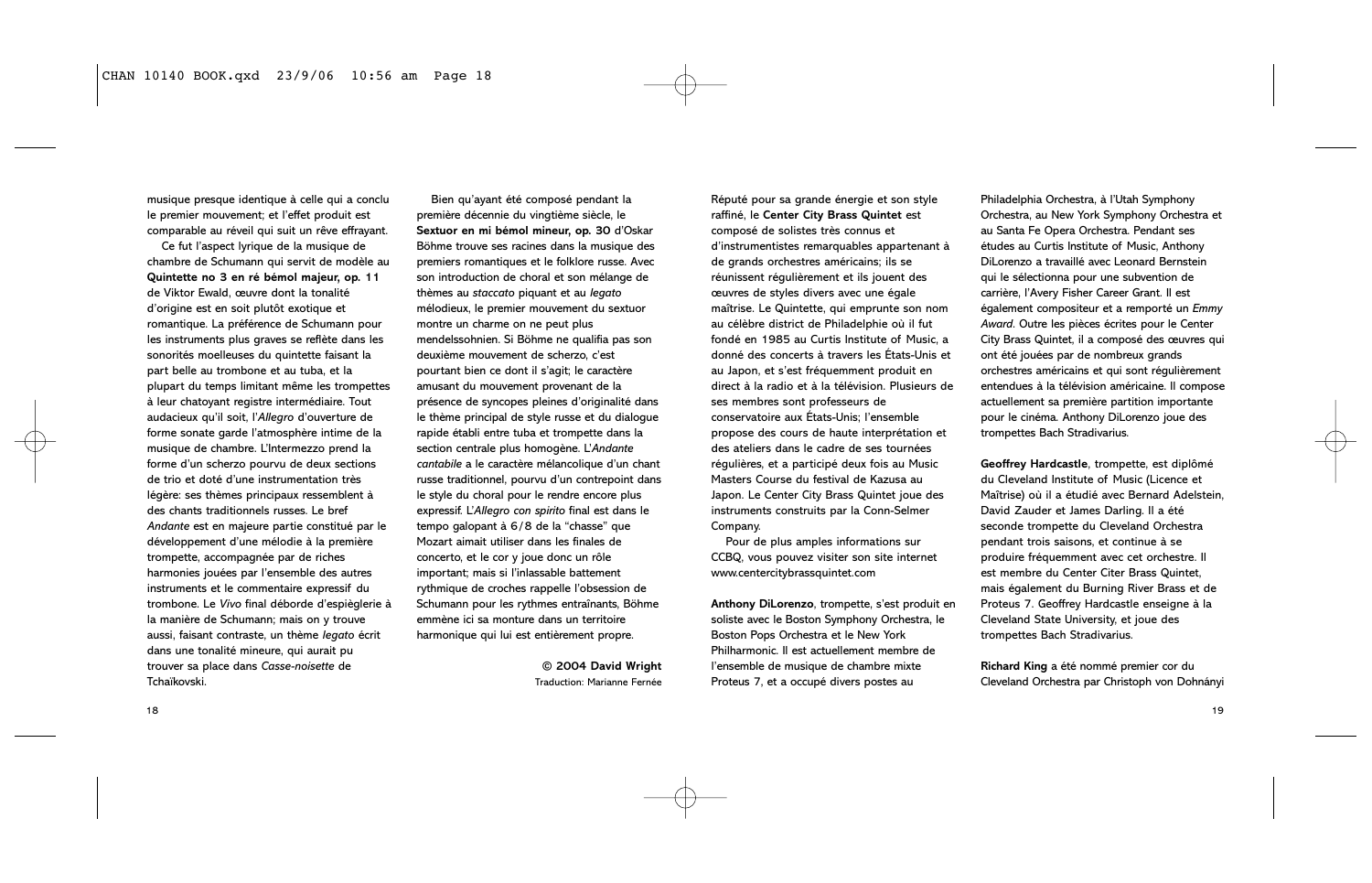en 1996 après avoir été, depuis l'âge de vingt ans, premier cor associé. En tant que soliste, il a joué avec l'Auckland Philharmonic Orchestra et s'est fréquemment produit avec son propre orchestre. Né à Long Island dans l'État de New York, il commença à étudier le cor à l'âge de neuf ans; il fut élève de la Section des jeunes de la Juilliard School puis du Curtis Institute of Music. Il est actuellement professeur au Cleveland Institute of Music. Richard King est un Conn-Selmer Artist et joue un cor Conn 8-D.

Premier trombone assistant du Cleveland Orchestra depuis 1989, **Steven Witser** a été premier trombone de l'Honolulu Symphony Orchestra, Santa Fe Opera Orchestra et Phoenix Symphony Orchestra. Diplômé de l'Eastman School of Music en 1981, il remporta cette année-là un prix au Concours international des solistes de Munich. Il a été professeur à l'Eastman School of Music, à l'Oberlin Conservatory, et enseigne actuellement au Cleveland Institute of Music. Steven Witser est un Conn-Selmer Artist, et joue des trombones Bach et Conn.

**Craig Knox**, tuba, a été professeur et directeur de musique de chambre pour cuivres au San Francisco Conservatory of Music. Il a été premier tuba du San Francisco Symphony Orchestra, du Sacramento Symphony Orchestra et du New World Symphony Orchestra, se produisant aussi en soliste avec ce dernier. Il fit ses études avec Samuel Pilafian de l'Empire Brass puis avec Paul Krzywicki au Curtis Institute of Music. Il s'est produit avec le Philadelphia Orchestra et le Cleveland Orchestra, et il partage le rôle de premier tuba du Grand Teton Music Festival Orchestra. Craig Knox est un Conn-Selmer Artist et joue un tuba Conn 52-J.

**Jack Sutte**, deuxième trompette du Cleveland Orchestra, se joint au Center City Brass Quintet en qualité d'artiste invité du Böhme Sextet. Il a étudié au Curtis Institute of Music avec Frank Kaderabek, et à la Juilliard School avec Raymond Mase. En tant que soliste, il s'est produit avec le Cleveland Orchestra, le Milwaukee Symphony Orchestra, le New World Symphony Orchestra, et l'Aspen Young Artist Orchestra. Il a été première trompette de l'Orchestre philharmonique de Bergen, et également professeur de trompette intérimaire à l'Oberlin Conservatory. Jack Sutte enseigne actuellement au Baldwin-Wallace College Conservatory, et il est un Performing Artist pour l'Edwards Instrument Company.

#### **Also available**



**Weill** From Berlin to Broadway CHAN 9924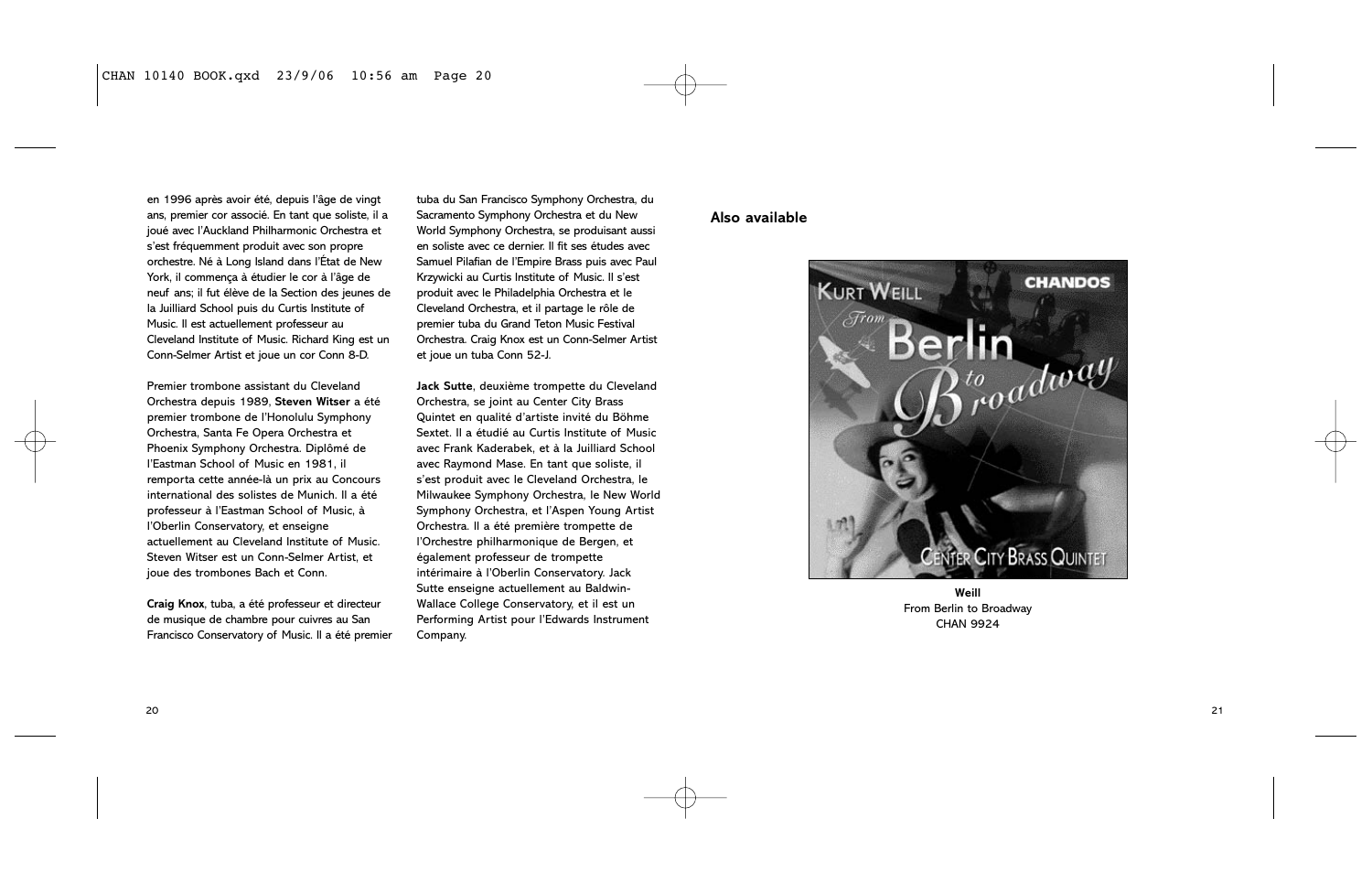#### **Also available**



**Arnold • Ewald • Bozza • Maurer • Dahl • Calvert** CHAN 10017

You can now purchase Chandos CDs directly from us. For further details please telephone +44 (0) 1206 225225 for Chandos Direct. Fax: +44 (0) 1206 225201. Chandos Records Ltd, Chandos House, Commerce Way, Colchester, Essex CO2 8HQ, UK E-mail: chandosdirect@chandos.net Website: www.chandos.net

Any requests to license tracks from this or any other Chandos disc should be made directly to the Copyright Administrator, Chandos Records Ltd, at the above address.

Recorded with Neumann M149 and M150 tube microphones. Preamps by John Hardy and API. Digital conversion via Apogee AD8000. 24-bit to 16-bit conversion via Waves IDR.

Center City Brass Quintet wishes to extend sincere thanks to the following individuals, without whom this recording would not have been possible: Jack Sutte, Michael 'Buzz' Warnick, Shaun Abraham and Robert Schneider.

**Recording producer** Michael Schulze **Associate producer** James Darling **Assistant producer** Shaun Abraham **Engineer and editor** Michael Schulze **Recording venue** First Baptist Church, Cleveland Heights, Ohio; 20–22 November 2002 **Front cover** Montage by designer **Back cover** Photograph of Center City Brass Quintet by Roger Mastroianni **Design** Sean Coleman **Booklet typeset by** Dave Partridge **Booklet editor** Elizabeth Long **Copyright** G. Schirmer Inc., New York (Ewald), M. Witmark and Sons, New York (Böhme) p 2004 Chandos Records Ltd  $©$  2004 Chandos Records Ltd Chandos Records Ltd, Colchester, Essex CO2 8HQ, England Printed in the EU